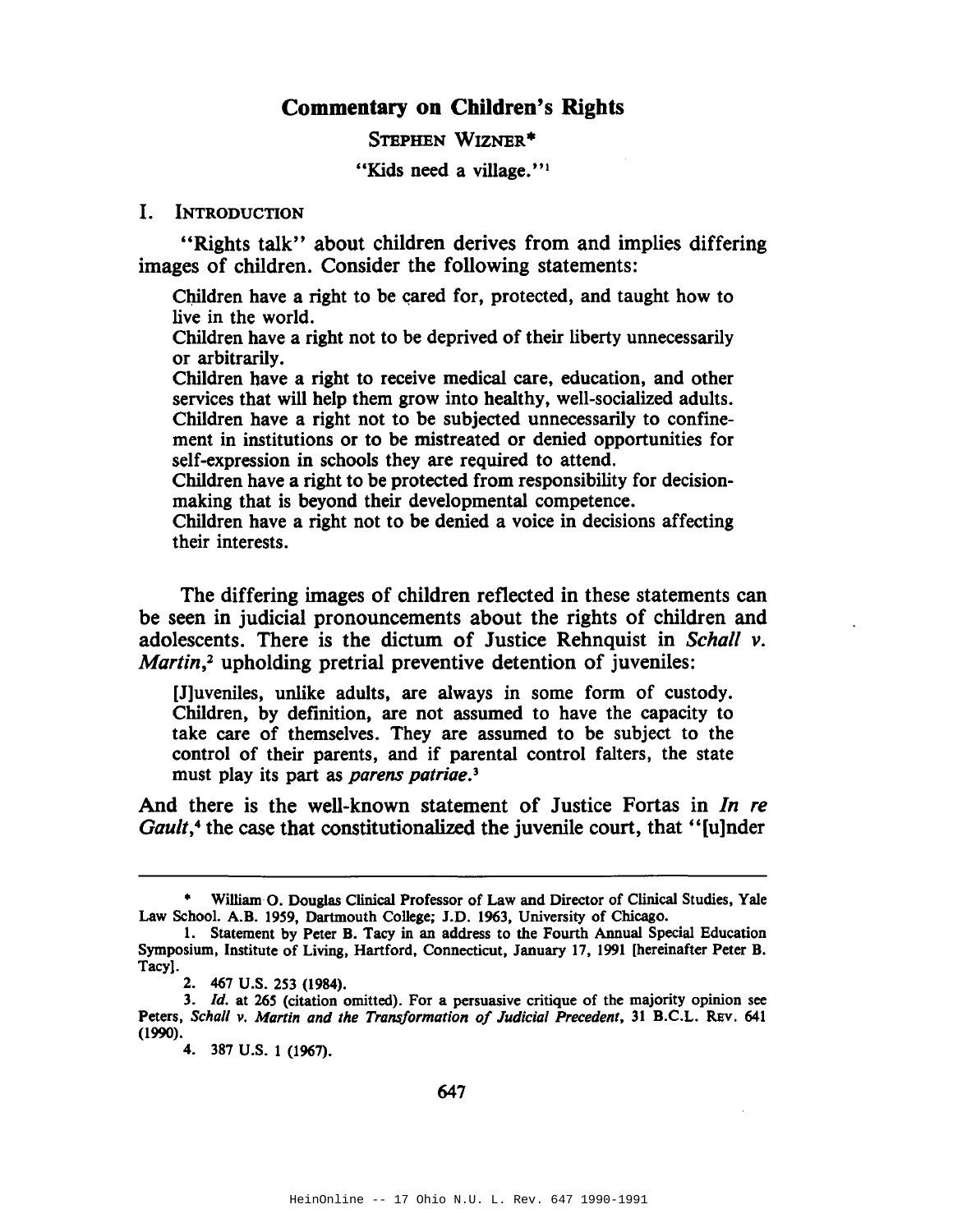our Constitution, the condition of being a boy does not justify a kangaroo court."5

There is the Court's holding in *Ingraham v. Wright,6* permitting corporal punishment of children in public schools without affording them any constitutional safeguards on the ground that, in Justice Powell's words, "the State itself may impose such corporal punishment as is reasonably necessary 'for the proper education of the child and for the maintenance of group discipline."" On the other hand, there is Justice White's opinion for the Court in *Goss v. Lopez*,<sup>8</sup> protecting those same children from unfair suspension from school, holding that

[t]he authority possessed by the state to prescribe and enforce standards of conduct in its schools . . . must be exercised consistently with constitutional safeguards .... It is apparent that the claimed right of the State to determine unilaterally and without process whether that misconduct has occurred immediately collides with the requirements of the Constitution.9

Similarly, there is Justice White's conclusion in *Hazelwood School District v. Kuhlmeier*lo upholding censorship of a student newspaper that "educators do not offend the First Amendment by exercising editorial control over the style and content of student speech in schoolsponsored expressive activities so long as their actions are reasonably related to legitimate pedagogical concerns."<sup>11</sup> In contrast, there is Justice Fortas's declaration in *Tinker v. Des Moines Independent School District*,<sup>12</sup> recognizing the right of public school students to protest the Vietnam War, that "it can hardly be argued that either students or teachers shed their constitutional rights to freedom of speech or expression at the schoolhouse gate."<sup>13</sup>

There is Justice Powell's statement for the Court in *Bellotti v. Baird:* <sup>14</sup>

We have recognized three reasons justifying the conclusion that the constitutional rights of children can not be equated with those of adults; the peculiar vulnerability of children; their inability to make

12. 393 U.S. 503 (1969).

14. 443 U.S. 622 (1979).

HeinOnline -- 17 Ohio N.U. L. Rev. 648 1990-1991

*<sup>5.</sup> [d.* at 28.

<sup>6.</sup> 430 U.S. 651 (1977).

*<sup>7.</sup> [d.* at 662 (citation omitted).'

<sup>8.</sup> 419 U.S. 565 (1975).

<sup>9.</sup> *Id.* at 574-75.

<sup>10.</sup> 484 U.S. 260 (1988).

<sup>11.</sup> *Id.* at 273.

*<sup>13.</sup> [d.* at 506.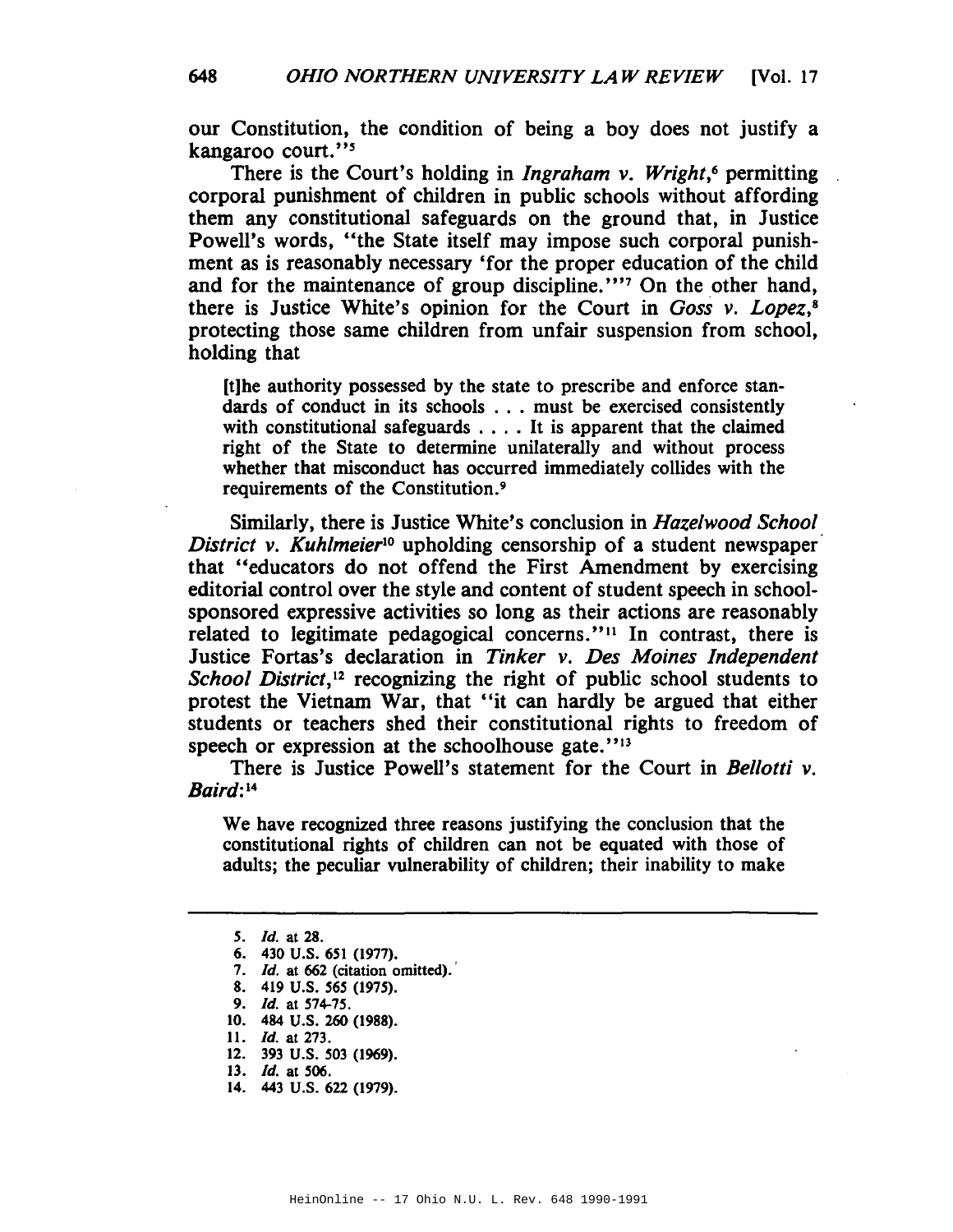critical decisions in an informed, mature manner; and the importance of the parental role in child rearing."

And there is Justice Blackmun's opinion for the Court in *Planned Parenthood of Missouri v. Danforth*,<sup>16</sup> upholding the right of a minor to obtain an abortion: "Constitutional rights do not mature and come into being magically only when one attains the state-defined age of majority. Minors, as well as adults, are protected by, the Constitution and possess constitutional rights. "17

The apparent contradictions in rights talk about children reflect differing conceptions of what it means-or should mean-to be a child. The very expression "children's rights" can be understood as redundant-to be a child is to have nothing but rights, and no obligations; or as a contradiction in terms—to have rights is to be independent and autonomous, like an adult, whereas to be a child is to be dependent and powerless, under the control and protection of adults; or as a political statement about the entitlement of children to civil rights identical or analogous to those of adults.

II. PROTECTION OR PERSONHOOD'!

The traditional view of children is that they are weak, dependent, incomplete persons, incapable of knowing or pursuing their own interests, and therefore in need of the control and protection of adults. To the extent that they have rights, they are limited to the right to receive such control and protection. A classic statement of this view is that of Jeremy Bentham:

The feebleness of infancy demands continual protection. Everything must be done for an imperfect being, which as yet does nothing for itself. The complete development of its physical powers takes many years; that of its intellectual faculties is still slower. At a certain age it has already strength and passions, without experience enough to regulate them. Too sensitive to present impulses, too negligent of the future, such a being must be kept under an authority more immediate than that of the laws . . . .<sup>18</sup>

The traditional view of children's right is given contemporary voice in the works of Goldstein, Freud and Solnit. <sup>19</sup> In *Beyond the Best Interests of the Chilcf20* they write:

<sup>15.</sup> *Id.* at 634.

<sup>&#</sup>x27;16. 428 U.S. *S2 (1976).*

<sup>17.</sup> *Id.* at 74.

<sup>18.</sup> J. BENTHAM, THE THEORY OF LEGISLATION 209 (C.K. Ogden, ed. 1931).

<sup>19.</sup> J. GOLDSTEIN, A. FREUD & A. SOLNIT, BEYOND THE BEST INTERESTS OF THE CHILD (1973); BEFORE THE BEST INTERESTS OF THE CHILD (1979); J. GOLDSTEIN, A. FREUD, A. SOLNIT & S. GoLDSTEIN, IN THE BEST INTERESTS OF THE CHILD (1986).

<sup>20.</sup> J. GoLDSTEIN, A. FREUD & A. SoLNIT, BEYOND THE BEST INTERESTS OF THE CHILD 3 (1973).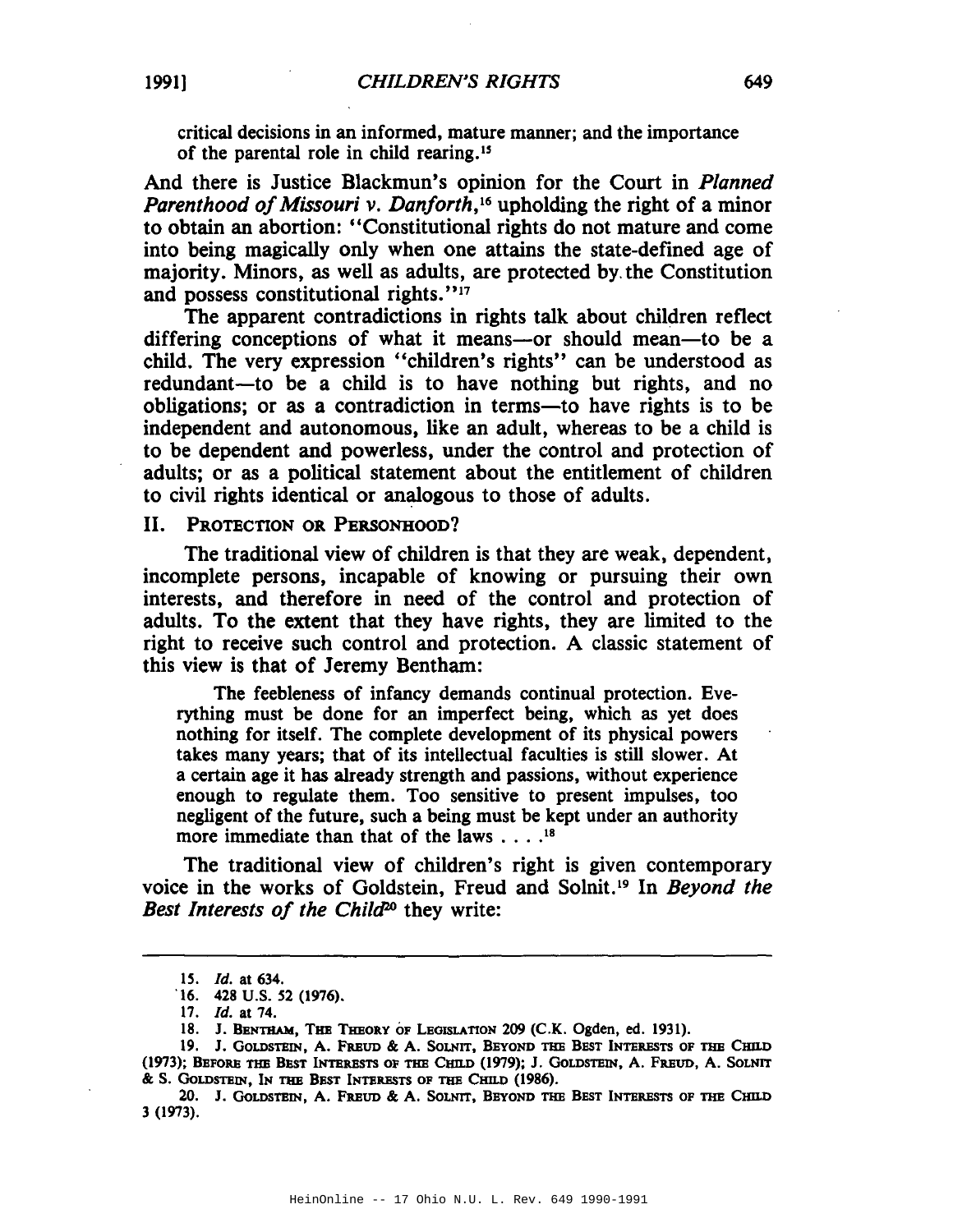The child is singled out by law, as by custom, for special attention. The law distinguishes between adult and child in physical, psychological, and societal terms. Adults are presumed to be responsible for themselves and capable of deciding what is in their own interests. Therefore, the law is by and large designed to safeguard their right to order their personal affairs free of government intrusion. Children, on the other hand, are presumed to be incomplete beings who are not fully competent to determine and safeguard their interests. They are seen as dependent and in need of direct, intimate, and continuous care by adults who are personally committed to assume such responsibility.<sup>21</sup>

This kind of talk emphasizes what may be termed the "protectionist" rights of children, imagining children-especially young children—to be persons in the making, unable to take care of themselves, lacking moral reasoning ability, not yet able to make rational decisions concerning their own interests. Under this view, children have a right to grow into adults in an environment where they receive care, nurturance, affection, discipline, guidance, training, and education. Until they develop into independent and responsible adults, children are entitled to protection, but not to the civil rights enjoyed by adults.

In contrast to the protectionist view of children's rights is a view that emphasizes the right of children to be treated as persons. In its extreme form, this view advocates the "liberation" of children from "oppression" by adults, and a legal order in which children are deemed to be as fully and equally autonomous as adults. One children's liberationist, Richard Farson, has even asserted that "[a] child should have full civil rights, the protection of the Constitution at every age, even when, especially when, the child has difficulty in exercising those rights."<sup>22</sup> This kind of talk emphasizes the "personhood" rights of children, imagining children, and especially adolescents, to be "persons," able to make rational decisions concerning their own interests, possessing moral reasoning skills, and entitled to substantially the same civil rights as adults.

A less extreme version of this view might argue that treating children "like children" too often results in the imposition of unnecessary and psychologically damaging restrictions on the physical liberty and intellectual and emotional expression of children. This attitude empowers adults to make decisions affecting children free of information and ideas that children can provide about their own interests

*<sup>21.</sup> Id.*

<sup>22.</sup> Farson, *The Children's Rights Movement*, in THE FUTURE OF CHILDHOOD AND JUVENILE JUSTICE 35, 55 (L. Empey ed. 1979).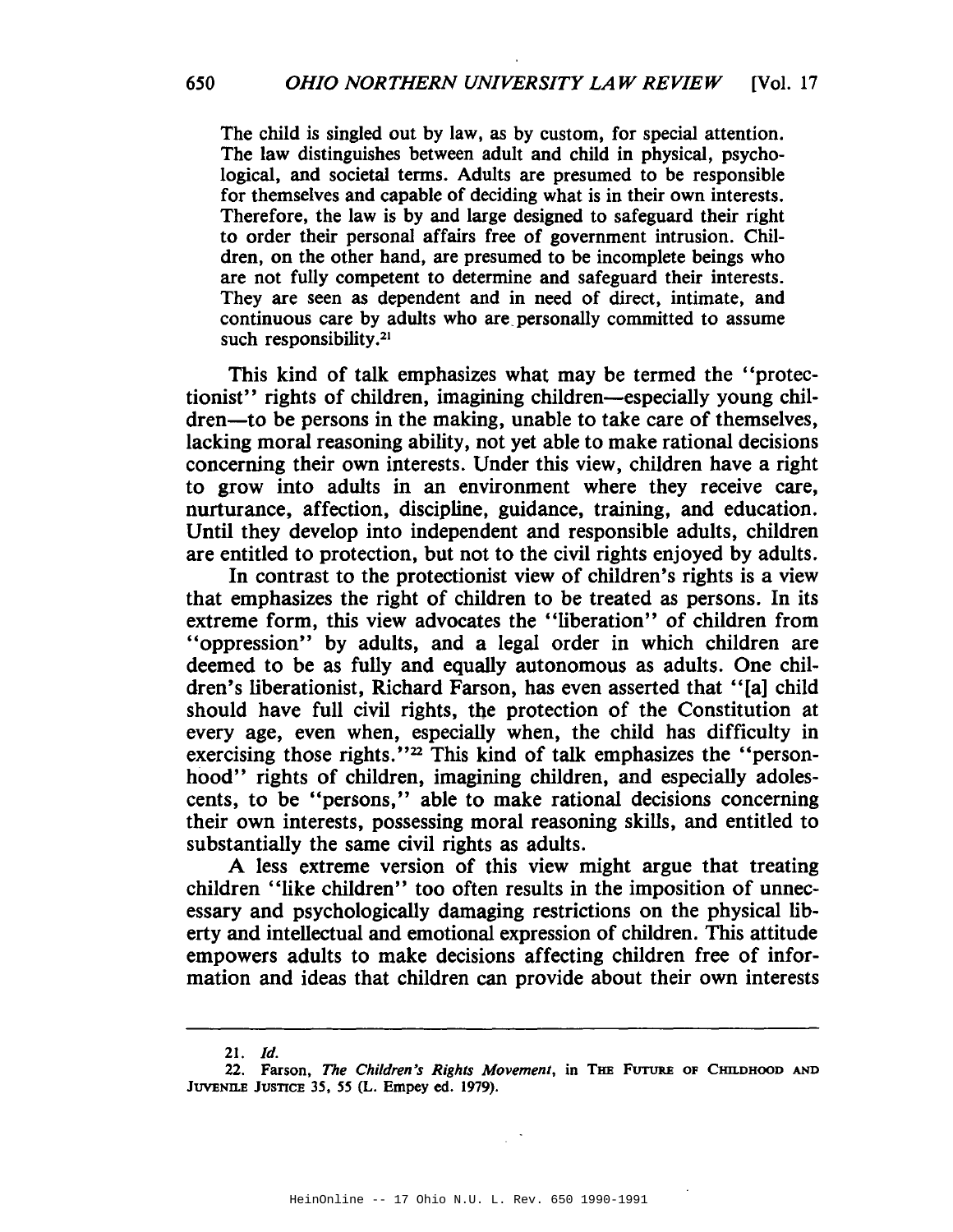and legitimate preferences, and enables adults to act in ways that make things easier for them rather than maximizing benefits for children.

The protectionist view emphasizes the right of a child to be a child; the personhood view focuses on the right of a child to be a person. The protectionist/personhood dichotomy implies that the right of a child to be a child is inconsistent with her right to be a person. It emphasizes the differences between children and adults as if there were a bright line separating or distinguishing between two discrete groups of human beings.

### III. CHILDREN AND ADULTS

How are children different from adults? It is difficult even to conceptualize the question other than in arbitrary, abstract terms. In reality, human beings are dynamic, growing, changing organisms, with much in common throughout their lifetimes, and yet differing from one another throughout their lifetimes. One need only think of persons who are newborns, infants, toddlers, preschoolers, elementary school children, pre-adolescents, adolescents, young adults, adults, middle-aged adults, senior citizens, and the frail elderly to appreciate the artificiality of differentiating between "children" and "adults."

At every stage in life an individual has many of the same needsfood, shelter, clothing, medical care, affection, stimulation, social relationships. At each stage the individual is consolidating the physical, emotional, cognitive, and social gains made in the previous stage; preparing for the next stage, or experiencing diminution of strengths or abilities possessed in a prior stage.

In addition, human beings grow at varying speeds and with varying results from a stage of helpless dependency, gradually to relative independence and self-sufficiency. Every individual, regardless of ability (or disability), possesses potential for growth. Some children are more capable of independent behavior and responsible decisionmaking than other children and even some adults. Some adults are less capable of independent behavior and responsible decisionmaking than other adults and than some children.

Regardless of innate ability, in order to achieve one's potential for independent living in society, every individual requires the care and nurture of others as she grows and develops, and the assistance of others in learning self-help skills, activities of daily living, social functioning, problem solving, and other physical and mental competencies.

The protectionist/personhood dichotomy, like the child/adult dichotomy on which it rests, is a misleading abstraction, since all human beings, in varying degrees, at varying times, in varying cir-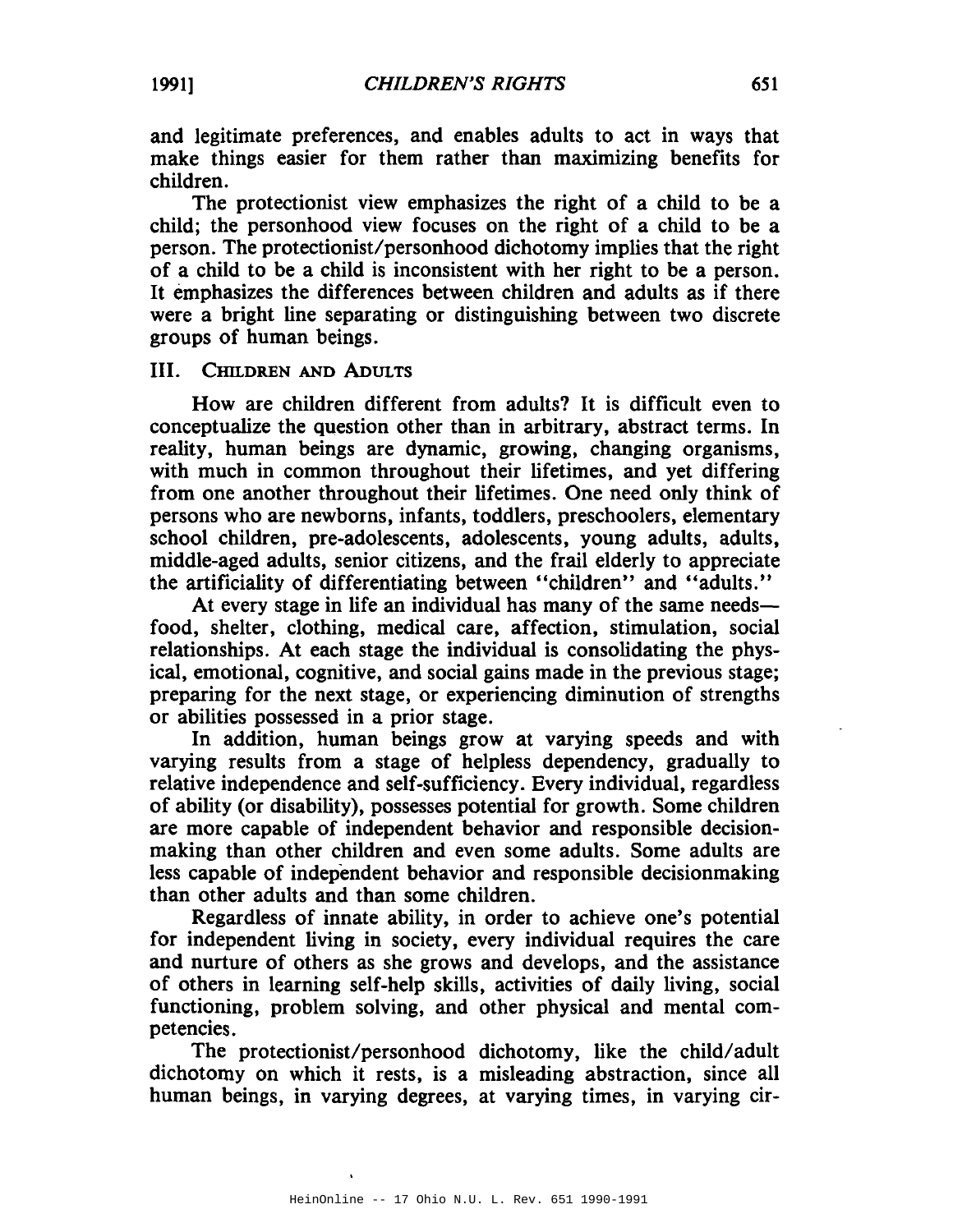cumstances, require protection and are entitled to be respected as persons. The legal implication of this fact is that the law should take into account the varying abilities of all persons, adults as well as children, for independence and responsible decisionmaking, and should accord appropriate protection to each individual, as it recognizes that individual's personhood.

This is not to say that we are unable to talk about children's rights in ways that describe the special needs of children of varying ages and abilities. It is rather to say that rights talk tends to create an artificial conflict between the right to be a child and the right to be a person.

### IV. CmLDREN'S RIGHTS

Typically, a child develops from a helpless and 'autistic' state to an autonomous and socialized level of functioning. The child's story is not one primarily of "rights," but of growth and socialization, and of a context of relationships that supports and promotes the child's individual and social development.23

Children do have rights, but they are primarily relational, rather than atomistic or assertional, having more to do with the obligations others owe to them than to their own opportunities for individual freedom and responsibility.

It can be helpful to think of children's relational rights in terms of their needs. Children have immediate physical and emotional needs that must be met, but they also have longer term needs that must be addressed in order to prepare them for what they will become.

Caring for and protecting children is essential. Treating them as persons who will one day be independent and socialized adults, living in relationships with other adults and children, is also, if not equally, important. What is more, children can be hurt, even damaged, by the imposition of unnecessary or excessive restrictions on their physical liberty and intellectual and emotional expression. And children often can offer useful information, insight, and intelligent preferences regarding their own needs and interests. A realistic "bill of rights" for children would take into account both their need for protection and their personhood: The respect in which they ought to be treated "like children," and their need to be treated as individuals deserving of respect.

One example in the legal literature of such a bill of rights is that proposed by Foster and Freed:

A child has a moral right and should have a legal right:

*<sup>23.</sup> See generally* Minow & Spelman, *In Context.* 63 S. CAL. L. REv. 1597 (1990).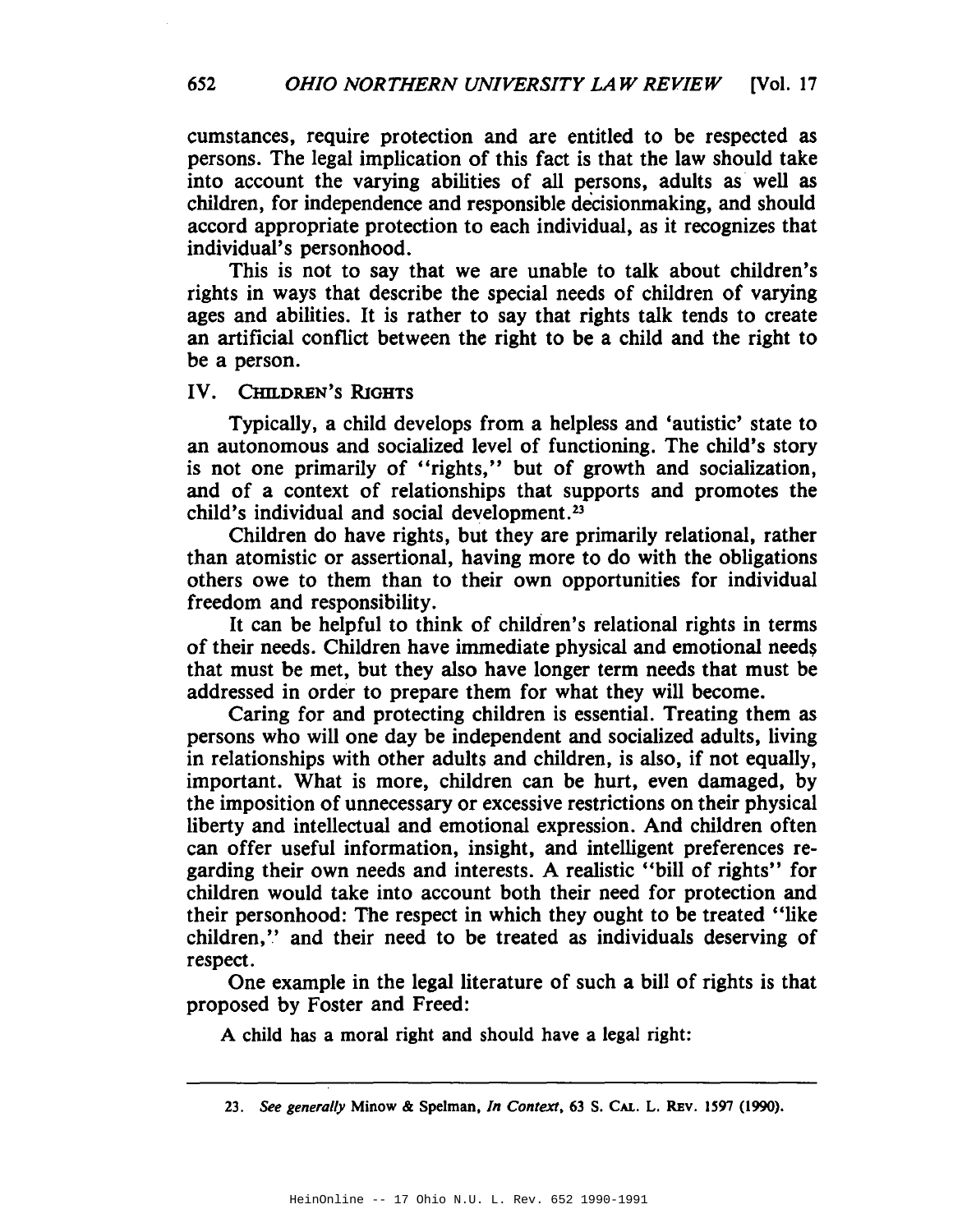1. To receive parental love and affection, discipline and guidance, and to grow to maturity in a home environment which enables him to develop into a mature and responsible adult;

2. To be supported, maintained, and educated to the best of parental ability, in return for which he has the moral duty to honor his father and mother;

3. To be regarded as a person, within the family, at school, and before the law;

4. To receive fair treatment from all in authority;

5. To be heard and listened to;

6. To earn and keep his own earnings;

7. To seek and obtain medical care and treatment and counseling;

8. To emancipation from the parent-child relationship when that relationship has broken down and the child has left home due to abuse, neglect, serious family conflict, or other sufficient cause, and his best interests would be served by the termination of parental authority;

9. To be free of legal disabilities or incapacities save where such are convincingly shown to be necessary and protective of the actual best interests of the child; and

10. To receive special care, consideration, and protection in the administration of law or justice so that his best interests always are a paramount factor. <sup>24</sup>

This proposal both guarantees children that they will be taken care of and confirms that they are persons deserving of respect. It acknowledges that adults do not always act in the best interests of children and recognizes that sometimes children deserve to be listened to when they express an idea or a preference about what is best for them. It asserts that children should be protected but not oppressed, encouraged to grow and develop, but not placed at risk; that they should not be held fully responsible for what is beyond their developmental ability to control, and not treated harshly or unfairly for conduct that fails to live up to societal expectations.

There are examples in the law of such an approach to children's rights. Take the matter of psychiatric hospitalization of children and adolescents. The Supreme Court in *Parham v. J.R.25* held that minors could be involuntarily confined in mental institutions at the request of their parents or guardians and treated as if they were voluntary patients (so long as admitting psychiatrists went along with that decision). In reaction to the *Parham* decision, several states have enacted statutes that provide procedures for minors to object to

<sup>24.</sup> Foster & Freed, *A Bill of Rights for Children,* 6 FA!!. L.Q. 343. 347 (1972).

<sup>25.</sup> 442 U.S. 584 (1979).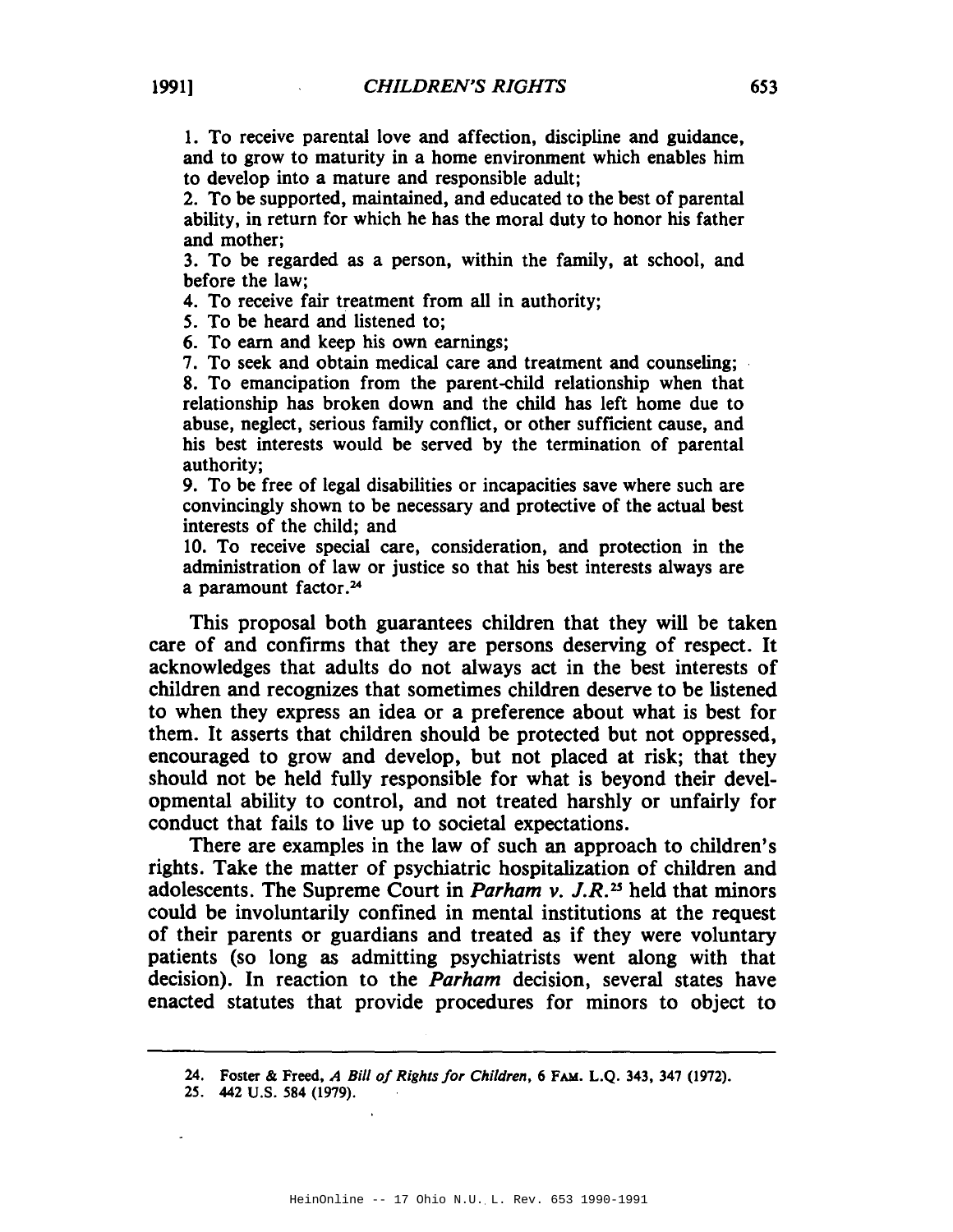unnecessary, or unnecessarily prolonged, institutionalization. For example, an Ohio statute provides:

If <sup>a</sup> minor ... whose voluntary admission is applied for ... [by <sup>a</sup> parent, guardian, or custodian] is admitted [to a mental hospital], the court shall determine, upon petition by the legal rights service, private or otherwise appointed counsel, a relative, or one acting as next friend whether the admission or continued hospitalization is in the best interest of the minor  $\ldots$ . 26

Similarly, the Connecticut child commitment law provides that any child fourteen years of age or older who has been hospitalized at the request of a parent or guardian has the right to request a hearing to challenge his or her confinement, and to have the assistance of court-appointed counse1.<sup>27</sup>

At the conclusion of the hearing, unless the court finds that there is clear and convincing evidence to conclude that the child suffers from a mental disorder and is in need of hospitalization for treatment, that such treatment is available and that there is no less restrictive available alternative, the court shall order such child's release from the hospital . . . .28

Another example of laws that incorporate both protectionist and personhood rights of children are statutes that require courts to consider the preferences of children when deciding custody and visitation disputes. Thus, the Connecticut statutes provide that "[i]n making or modifying any order with respect to custody or visitation, the court shall be guided by the best interests of the child, giving consideration to the wishes of the child if he is of. sufficient age and capable of forming an intelligent preference .... "29 The Ohio statute goes further in providing that

[t]he court may allow any child who is twelve years of age or older to choose . . . the parent with whom the child is to live, unless the court finds that the parent so selected is unfit to take charge or unless the court finds . . . that it would not be in the best interest of the child to have the choice . . . .

(c) In determining the best interests of <sup>a</sup> child ... the court shall consider:

<sup>26.</sup> Omo REv. CODE ANN. § 5122.01(C) (Anderson 1989).

*<sup>27.</sup>* See CONN. GEN. STAT. § 17-205(g) (1988).

*<sup>28.</sup> See* Wimer, *Legal Considerations in the Psychiatric Hospitalizations oj Children and Adolescents.* in CJm.o AND ADoLESCENT PSYCmATRY: A COMPREBENSIVE TEXTBOOK (M. Lewis ed. 1991).

<sup>29.</sup> CONN. GEN. STAT. § 46(b)-56(b) (1986).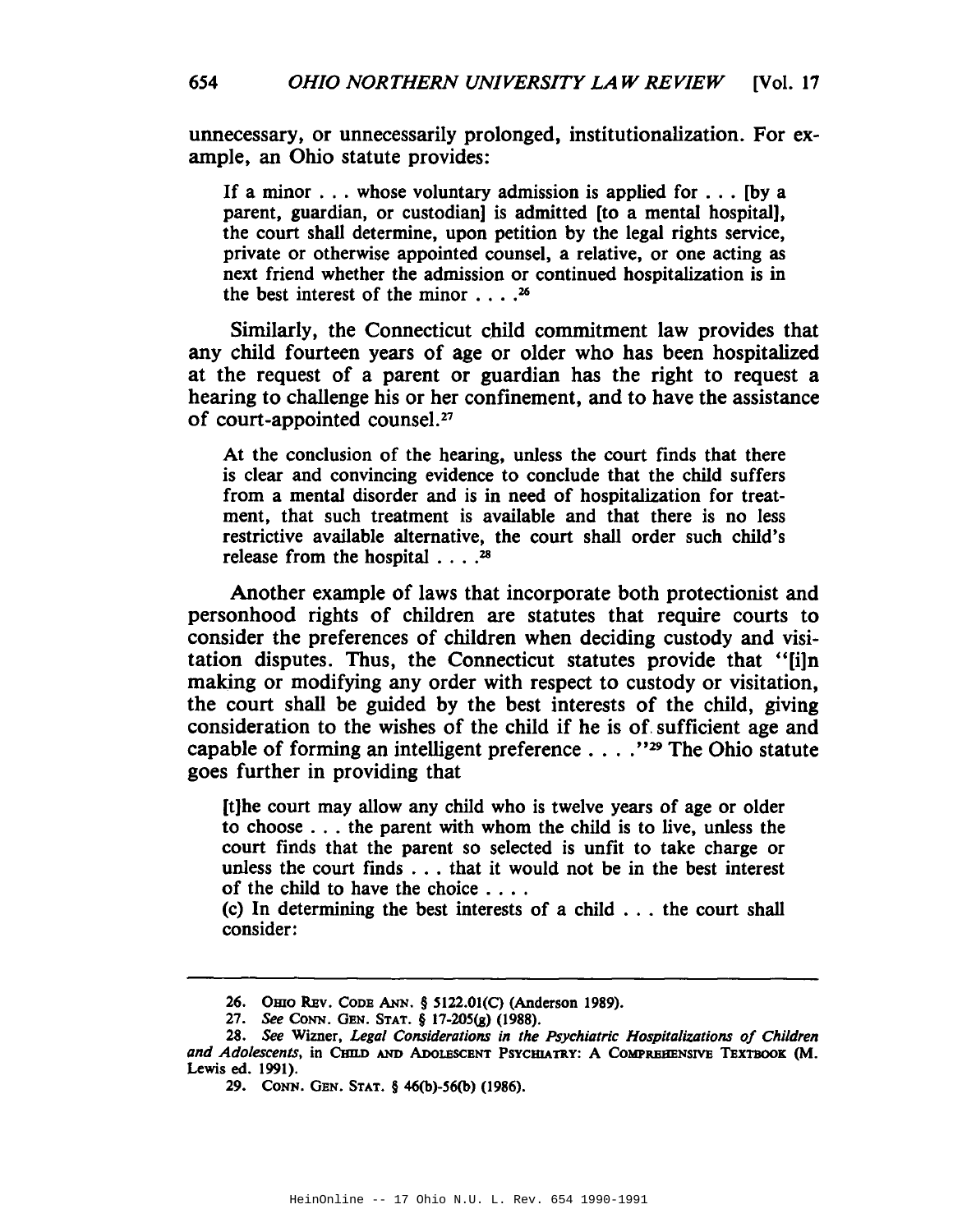(c)(2) The wishes of the child regarding their custody if he is eleven years of age or older.<sup>30</sup>

The new American Bar Association Model Rules of Professional Conduct that have been enacted in several jurisdictions<sup>31</sup> make it an ethical requirement for lawyers "as far as reasonably possible [to] maintain a normal client-lawyer relationship with [a child] client."<sup>32</sup> The official comment accompanying this Rule explains:

[A] client lacking legal competence often has the ability to understand, deliberate upon, and reach conclusions about matters affecting the client's own well-being. Furthermore, to an increasing extent the law recognizes intermediate degrees of incompetence. For example, children as young as five or six years of age, and certainly those of ten or twelve, are regarded as having opinions that are entitled to weight in legal proceedings concerning their custody.<sup>33</sup>

Legal measures such as these are attempts to provide protection to children, and at the same time respect their personhood. They reflect our understanding that children should not be free to take risks affecting their fundamental needs and interests, or to have the independent authority to decide what is best for them, free of adult supervision. They also represent a recognition that children should be protected from harmful actions and erroneous decisions by adults, and should have a voice in decisions that affect their important interests.

# V. CONCLUSION

In thinking about children's rights we might imagine a village, a nurturing community, where interdependent, friendly adults take an interest in and are involved with their own and each other's children. In the family and the community, at school and play, the children in the village receive attention, affection, understanding, and tolerance, from parents, relatives, friends, neighbors, teachers, and other adults. They are permitted to assume responsibility, they are encouraged to participate in or to make decisions, and they are provided assistance and guidance when they do so. In such a village, children, like adults,

*31. See, e.g.,* Connecticut RULES OF PROFESSIONAL CONDUCT.

<sup>30.</sup> Omo REv. CODE ANN. § 3109.04(A), (C) (Anderson 1989). See Wimer & Berkman, *Being a Lawyer for a Child Too Young to Be a Client,* 68 NEB. L. REv. 330, 344-45 (1989).

*<sup>32.</sup> [d.* R. 1.14(a).

*<sup>33.</sup> [d. comment.*